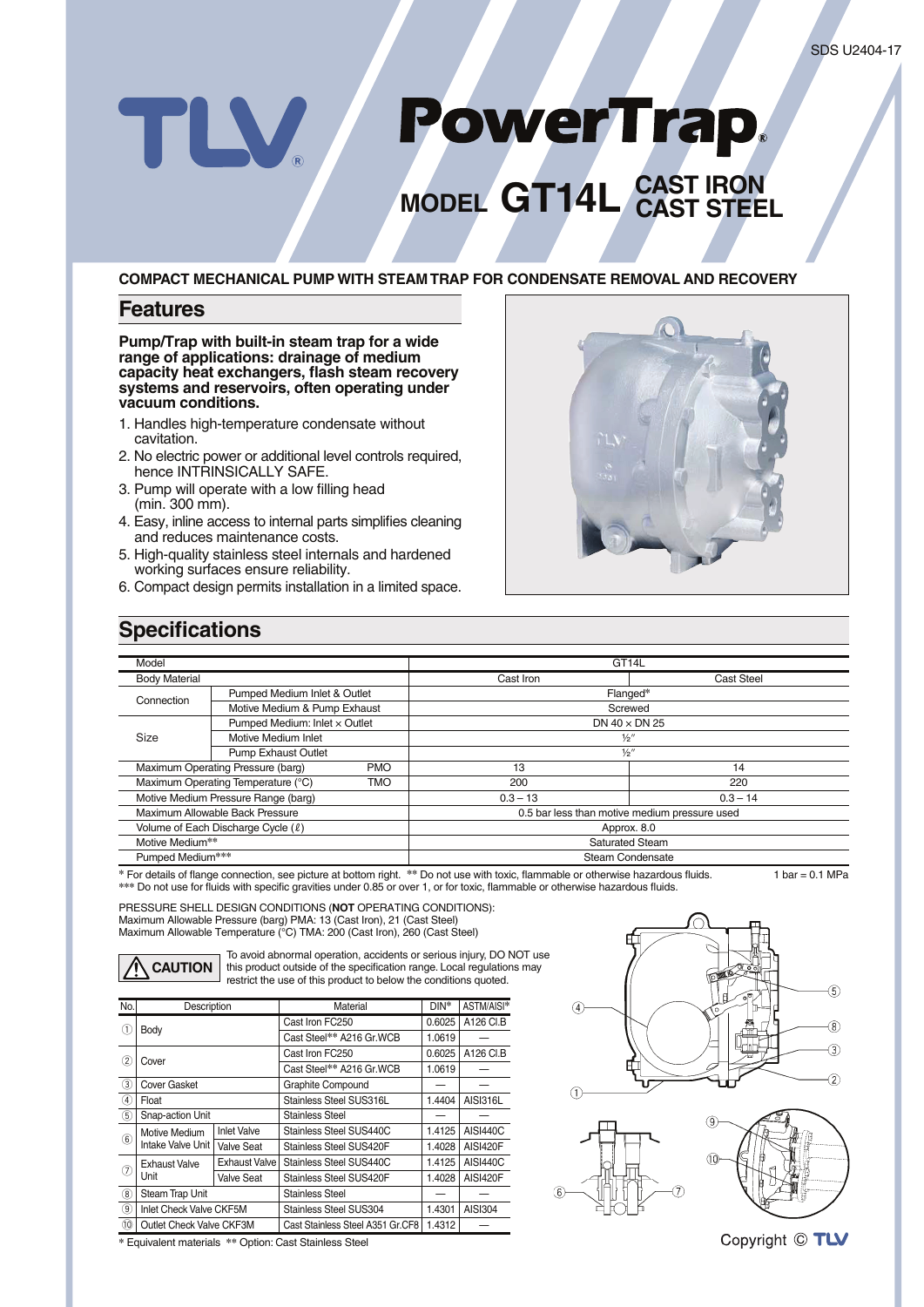# TLV

## **Consulting & Engineering Service**



#### **NOTE:**

- ¡A check valve must be installed at both the pumped medium inlet and outlet. To achieve the above capacities with the standard GT14L configuration, TLV check valves CKF5M for inlet and CKF3M for outlet must be used.
- ¡Motive steam pressure minus back pressure must be greater than 0.5 bar.
- $\bullet$  A strainer must be installed at the motive medium and pumped medium inlets.

• The discharge capacity is determined by the motive medium, motive medium pressure (Pm) and back pressure (P2).

#### Make sure that:

Discharge Capacity × Correction Factor > Required Flow Rate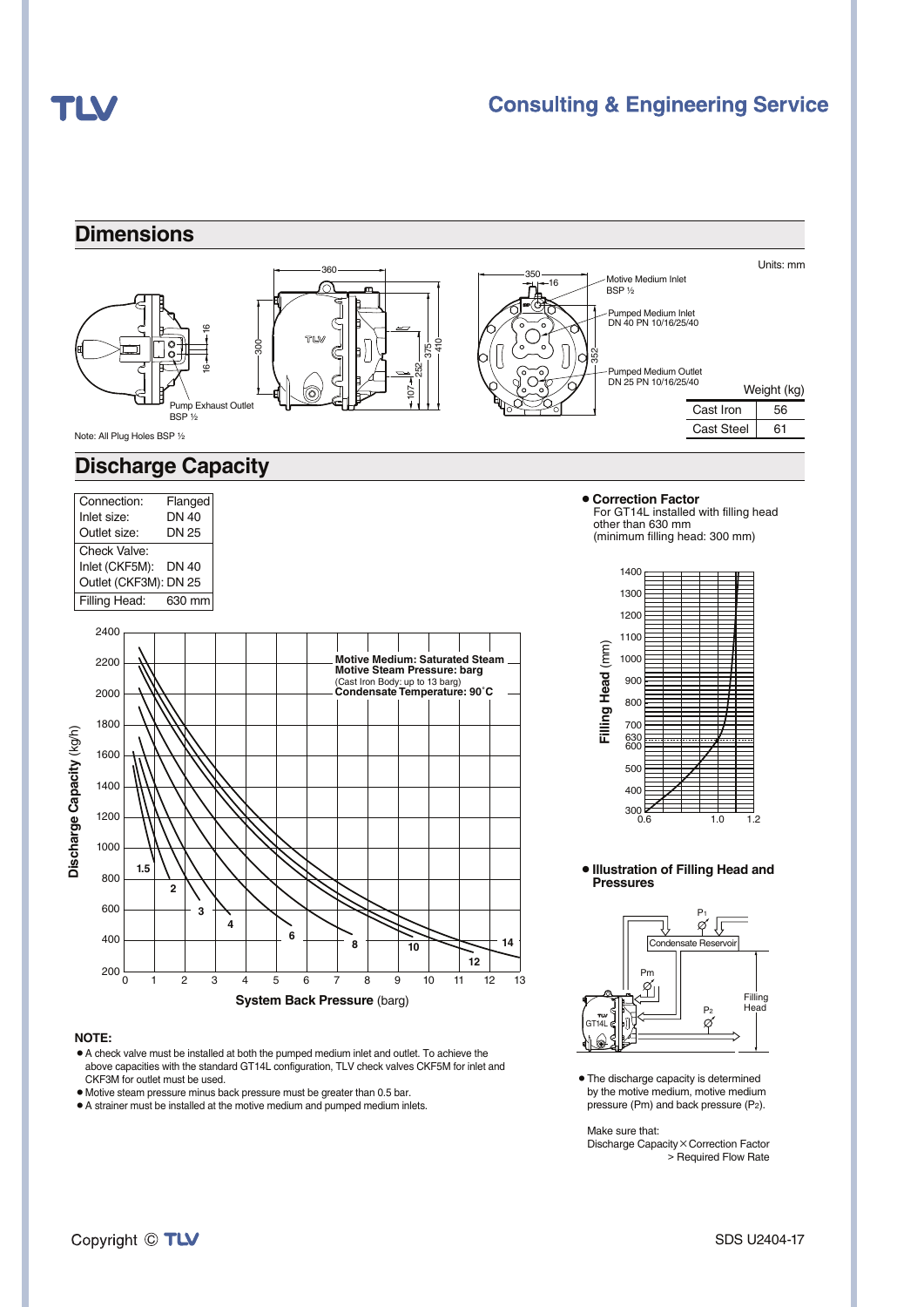# TLV

## **Consulting & Engineering Service**

The reservoir must have a capacity sufficient to store the condensate produced during the *PowerTrap* operation and discharge.

| Amount of<br>Condensate | Reservoir Diameter (mm) and Length (m) |     |     |     |     |     |     |  |
|-------------------------|----------------------------------------|-----|-----|-----|-----|-----|-----|--|
| (kg/h)                  | 40                                     | 50  | 80  | 100 | 150 | 200 | 250 |  |
| 300 or less             | 1.2 <sub>m</sub>                       | 0.7 |     |     |     |     |     |  |
| 400                     | 1.5                                    | 1.0 |     |     |     |     |     |  |
| 500                     | 2.0                                    | 1.2 | 0.5 |     |     |     |     |  |
| 600                     |                                        | 1.5 | 0.6 |     |     |     |     |  |
| 800                     |                                        | 2.0 | 0.8 | 0.5 |     |     |     |  |
| 1000                    |                                        |     | 1.0 | 0.7 |     |     |     |  |
| 1500                    |                                        |     | 1.5 | 1.0 |     |     |     |  |
| 2000                    |                                        |     | 2.0 | 1.3 | 0.6 |     |     |  |
| 3000                    |                                        |     |     | 2.0 | 0.9 | 0.5 |     |  |
| 4000                    |                                        |     |     |     | 1.2 | 0.7 |     |  |
| 5000                    |                                        |     |     |     | 1.4 | 0.8 | 0.5 |  |
| 6000                    |                                        |     |     |     | 1.7 | 1.0 | 0.6 |  |
| 7000                    |                                        |     |     |     | 2.0 | 1.2 | 0.7 |  |
| 8000                    |                                        |     |     |     |     | 1.3 | 0.8 |  |
| 9000                    |                                        |     |     |     |     | 1.5 | 0.9 |  |
| 10000                   |                                        |     |     |     |     | 1.7 | 1.0 |  |

### **Size of Reservoir** (flash steam is not involved)

## **Size of Reservoir Steam Consumption (Motive Medium)**



Reservoir length can be reduced by 50% when the motive medium pressure (Pm) divided by back pressure (P<sub>2</sub>) equals 2 or greater (when Pm ÷ P<sub>2</sub>  $\geq$  2).



- Capacity of GT14L as a steam trap  $(P_1 > P_2)$ . Instantaneous condensate loads above the rated trap capacity will cause the pump to cycle and therefore
	- reduce the discharge capacity. : Minimum amount of condensate required to prevent steam leakage.
- 1. Capacities are based on continuous discharge of condensate 6 °C below steam temperature.
- 2. Differential pressure is the difference between inlet and outlet pressure of the trap.



DO NOT use this product under conditions that exceed maximum differential pressure, as condensate backup will occur!